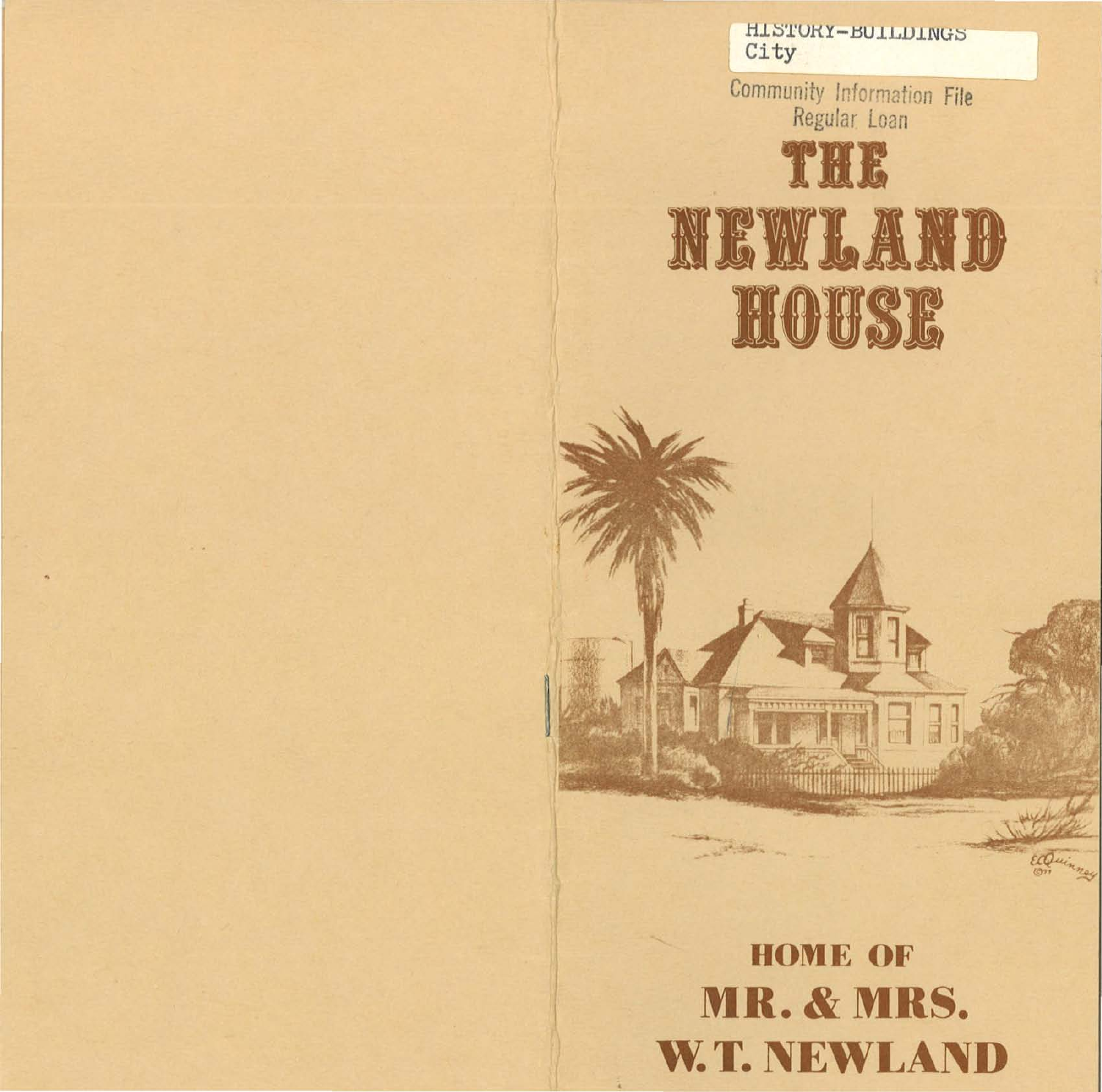Compiled by Joel Blank under the auspices of the Huntington Beach Historical Society, President, Elaine Craft; City Historian, Delbert Higgins, and the city of Huntington Beach.

# **INTRODUCTION**

Situated on a bluff overlooking the lowlands of Huntington Beach, William and Mary Newland built their house on the ancient campground of the Gabrieleno Indians in 1898. The house located on Beach Boulevard (then known as Hampshire Avenue) and Adams is the best preserved and most historically significant example of this period within the city of Huntington Beach. The house is now an official Orange County historical monument (Orange County historical site No. 9).

Here on this one time 1000 acre ranch (purchased from Abel Stearns on July 17, 1897 which was formally part of a Spanish land grant), the Newlands helped pioneer the city of Huntington Beach through their work in the fields of education. business, the social scene, and countless other areas.



## HISTORY OF THE FAMILY

William Taylor Newland was born in Campiont, Illinois in 1850 and Mary Juanita Delapp was born in nearby Jacksonville, Illinois in 1859. They married and settled in Quincy Illinois. They, then, migrated to California for they heard of the good farm land that was available. From 1880 to 1897 they lived in numerous places, ranging from Half Moon Bay south of San Francisco to the Irvine ranch in Rattlesnake Canyon. Here Mr. Newland became a very successful farmer raising barley for feed grain and became known as the "Barley King" of Orange County. In 1898 they settled in the city now known as Huntington Beach.

When the Newlands arrived in 1898, the community was known as Shell Beach. With the help of Phillip Stanton (who later became speaker of the assembly in Sacramento), Mr. Newland formed the West Coast Land and Water Company. 40 acres of land purchased from Colonel Northam. This land was surveyed and a map of Pacific City formerly called Shell Beach was recorded on August 5, 1901. The city was called this in hopes of it becoming a successful summer resort like Atlantic City on the east coast.

On July 4, 1904, the Pacific Electric Railroad was completed to Main Street, Pacific City. Thus, the name of the city was changed to Huntington Beach in honor of Henry E. Huntington, owner of the Pacific Electric Railroad.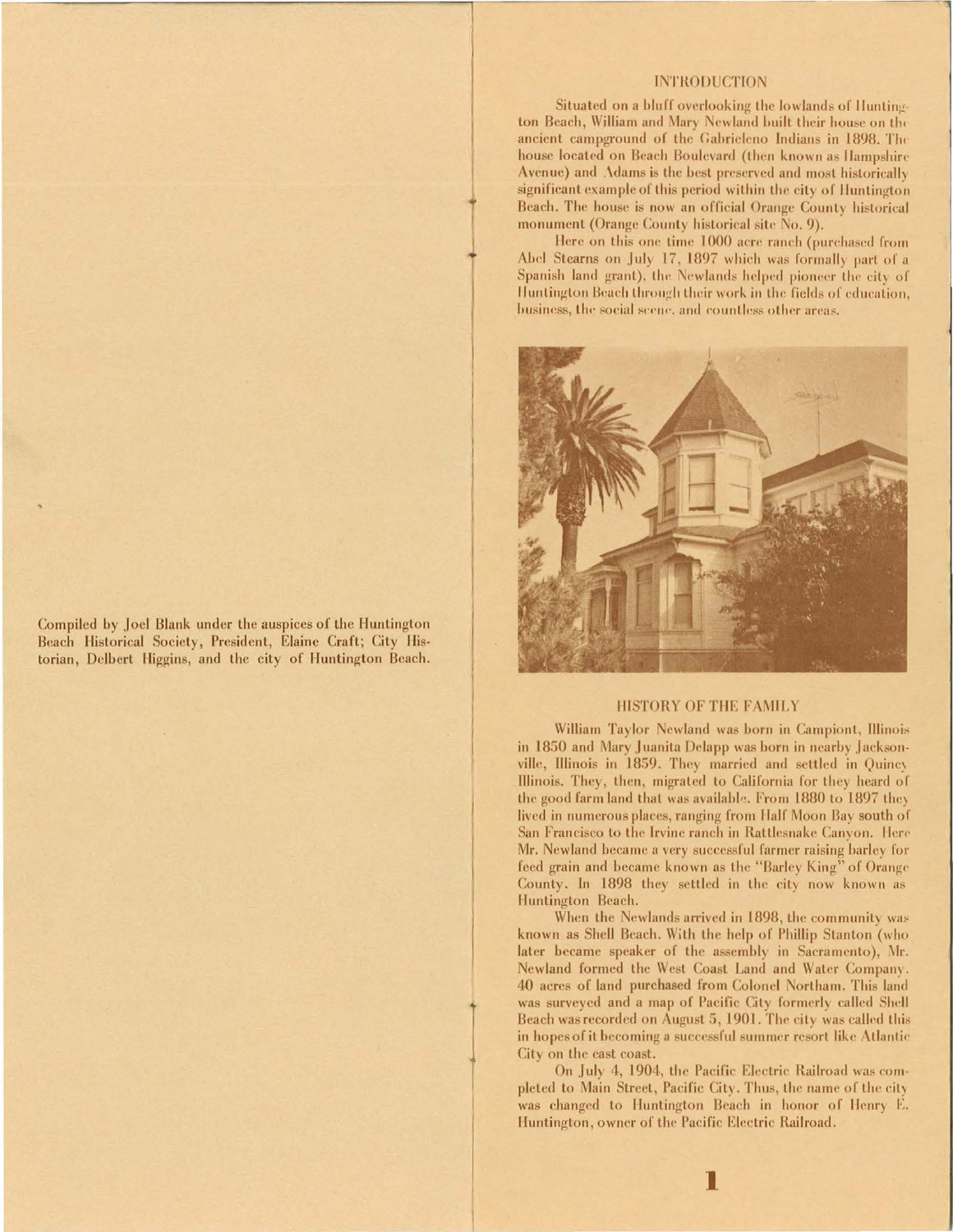William and Mary Newland were constantly interested in the city and as a result their contributions were numerous and considerable. Mr. Newland not only organized the first bank but was a stockholder and director. Through his efforts the first Methodist Church of Huntington Beach was formed and located on 11th Street and Orange. Mr. Newland also started the first newspaper in the city.

Since the Newlands had ten children of their own, they were continually interested in school programs. There were seven girls and three boys. Through their help the first grammar school was started in the city in 1903. They were also instrumental in having the local grammar school districts - Oceanview, Westminster, and Springdale - to agree to a high school district. Thus a bond issue resulted in the completion of Huntington Beach Union High School in 1908.

Mrs. Newland who found time in her unbelievable schedule of running a house of ten children and helping run a ranch, served 16 years on the local grammar school board and helped start the first P.T.A. in Huntington Beach in 1908. She was also a charter member of the women's club and was Woman of the Year in 1939. This grand lady lived to the age of 93 and died in 1952. Because of her great interest in the city of Huntington Beach, a special award called the "Order of the Newland Rose" is presented by the Huntington Beach Historical Society in memory of Mary Juanita Newland to citizens who have done commendable service in preserving the heritage of this city.



Mr. Newland was interested in a tremendous amount of things that would benefit this new and prospering city. He served on the high school board for 18 years. With about a dozen other men he helped organize the South Coast Improvement Association with representatives from Belmont Shores to Laguna Beach to work on shoreline problems. As a result he was appointed to the State Highway Commission and served for twelve years. During these years from 1912 to 1923 he and Phillip Stanton against much odds fought for two major highways in Orange County. The Coast Highway from Long Beach south to Dana Point and the State Highway through Santa Ana Canyon. Mr. Newland died in 1933 at the age of 83.

During the early 1900's this area of Orange County was primarily one of agriculture with Huntington Beach and Fountain Valley farmers producing millions of pounds of vegetables for the cities of San Francisco and San Diego. The Newlands did their part in raising alfalfa, lima beans, chili peppers, corn, tomatoes, barley, and many more crops on the ranch surrounding their house.

#### **THE HOUSE**

The Newland house was dedicated as our city's "Heritage" contribution to the 1976 Bicentennial celebration. It is an example of simple Victorian architecture. The house is two stories and contains 13 rooms. Also constructed on this site but now gone was a large barn for 36 horses, corrals, and several small bunk houses for the field hands. Also on this spot a smaller house was built to the rear of the house for the boys, when they got older.

Mr. Newland arranged for construction of the house by paying carpenters \$2.50 per day, the going rate at the time. Gravel for the foundations was scooped from the ocean at low tide and leached of salt by the winter rains. Then a layer of bricks were put in. The lumber was hauled up the beach from Newport Beach's McFadden Wharf where it was unloaded from sailing schooners. Eucalyptus trees were planted along the bluff area for a windbreak and firewood.

The most dominating feature of the house is the Tower room. It was Mr. Newland's study. However, it was later changed to a sewing room for Mrs. Newland and that is how it is being restored.



The house has five bedrooms, the nursery for the two youngest girls who were born in the house and the upstairs sleeping porch which was later added on where the older girls slept. The boys all slept in one room located downstairs at the rear of the house. The other two rooms were the master bedroom and the guest room. Many noted personalities of the day stayed in the Newland's guest room, such as the famous western literature author Mark Twain, the circus man P.T. Barnum, James Irvine, and even an Indian chief who helped Mrs. Newland catalog her Indian basket collection.

Other rooms in the house were the dining room and the kitchen which were the center of family life, since these rooms contain the only sources of heat, a fireplace and a wood burning stove for a long time.

Another addition to the house after it was built was the sun room. It was added on when one of the daughters was seriously ill with a kidney infection and needed the added warmth. The room was enclosed with windows on all three sides from the ceiling to the floor. This is where Mrs. Newland kept her Indian basket collection. The baskets are now on display at Bowers Museum in Santa Ana. However, they will be restored to the house when it is finished.